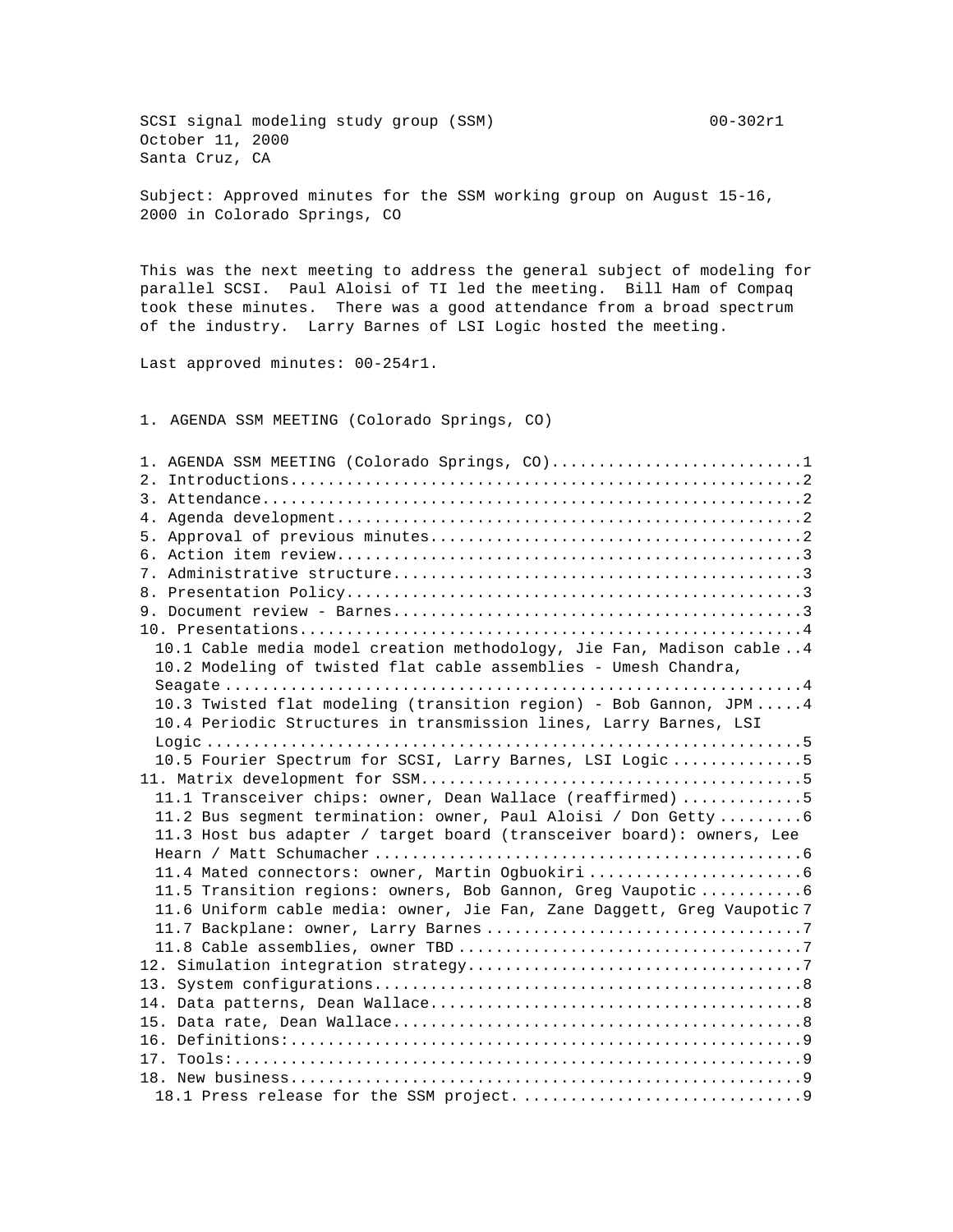| 20.1 Action items from previous meetings10   |
|----------------------------------------------|
| 20.2 New action items from present meeting12 |
|                                              |

## 2. Introductions

Paul Aloisi opened the meeting and conducted the introductions and reviewed the meeting purpose. He thanked Larry Barnes of LSI Logic for hosting the meeting.

## 3. Attendance

Attendance at working group meetings does not count toward attendance requirements for T10 plenaries.

The following folks were present:

| Name | Company | E-Mail |
|------|---------|--------|
|      |         |        |

| Paul Aloisi     | ТI                     | Paul Aloisi@TI.com              |
|-----------------|------------------------|---------------------------------|
| Larry Barnes    | LSI                    | larry.barnes@lsil.com           |
| Bob Canniff     | Hitachi                | rcanniff@hcm.hitachi.com        |
| Umesh Chandra   | Seagate                | umesh chandra@notes.seagate.com |
| Dave Chapman    | Amphenol               | dave.chapman@aipc.fabrik.com    |
| Zane Daggett    | Hitachi                | zdaggett@hcm.hitachi.com        |
| Jie Fan         | Madison Cable          | ifan@madisoncable.com           |
| Bob Gannon      | JPM                    | rgannnon@jpmco.com              |
| Bill Ham        | Compaq                 | bill ham@ix.netcom.com          |
| Lee Hearn       | Adaptec                | lee_hearn@corp.adaptec.com      |
| Clint Heiser    | Hitachi                | cheiser@hcm.hitachi.com         |
| Larry Lamers    | Adaptec                | lilamers@ieee.org               |
| Matt Schumacher | Compag                 | matt.schumacher@compaq.com      |
| Richard Uber    | Ouantum                | richard.uber@quantum.com        |
| Greg Vaupotic   | Amphenol Spectra-Strip | greg.vaupotic@snet.net          |

# 4. Agenda development

The agenda shown was that used.

5. Approval of previous minutes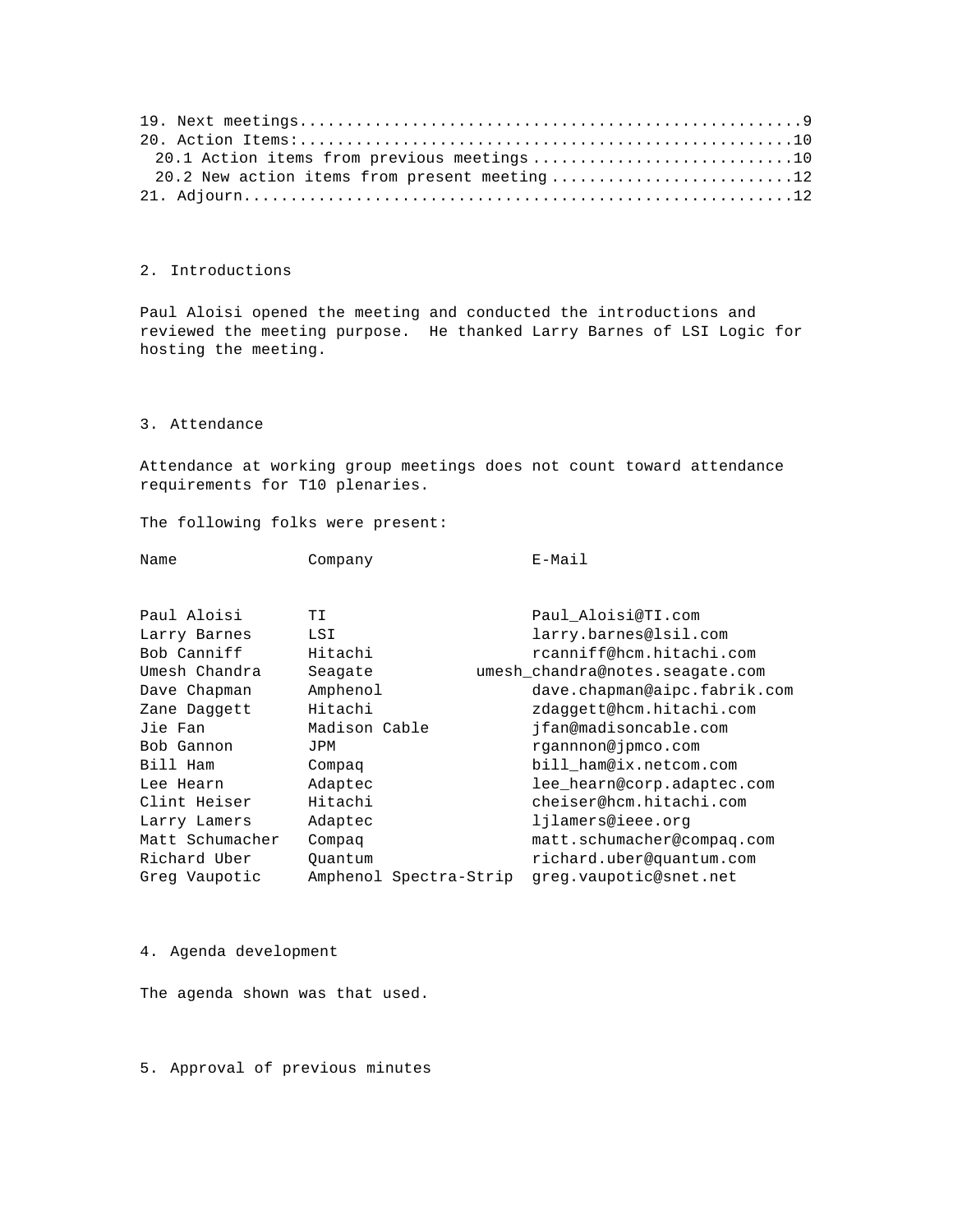The minutes of the last meeting were reviewed and minor changes were made. Bill Ham moved and Paul Aloisi seconded that the draft minutes be approved. Motion passed unanimously. This document will be posted as document 00-218r1.

### 6. Action item review

The action items were reviewed with the status indicated in the action item section of the minutes.

## 7. Administrative structure

Dean Wallace cannot continue as SSM chair. If it is acceptable to the group, Paul Aloisi will take over as chair and we need to elect a new vice chair.

Larry Barnes agreed to accept the vice chair position effective at the next meeting.

The present administrative structure for SSM is:

Paul Aloisi, TI, chair Vice chair vacant Bill Ham, Compaq, Secy

#### 8. Presentation Policy

This item is included for easy reference and will be retained in future minutes.

It is the policy of the SSM working group that all material presented at the SSM working group shall be made available electronically and posted on the T10 web site.

Material presented at the meeting should be uploaded to the T10 web site two weeks prior to the meeting. Alternatively the material may be electronically supplied to the chair or secretary at the meeting where the material is presented at the discretion of the chair.

Material should be free from any statement of confidentiality or restriction of use and should not contain any pricing or product scheduling information.

### 9. Document review - Barnes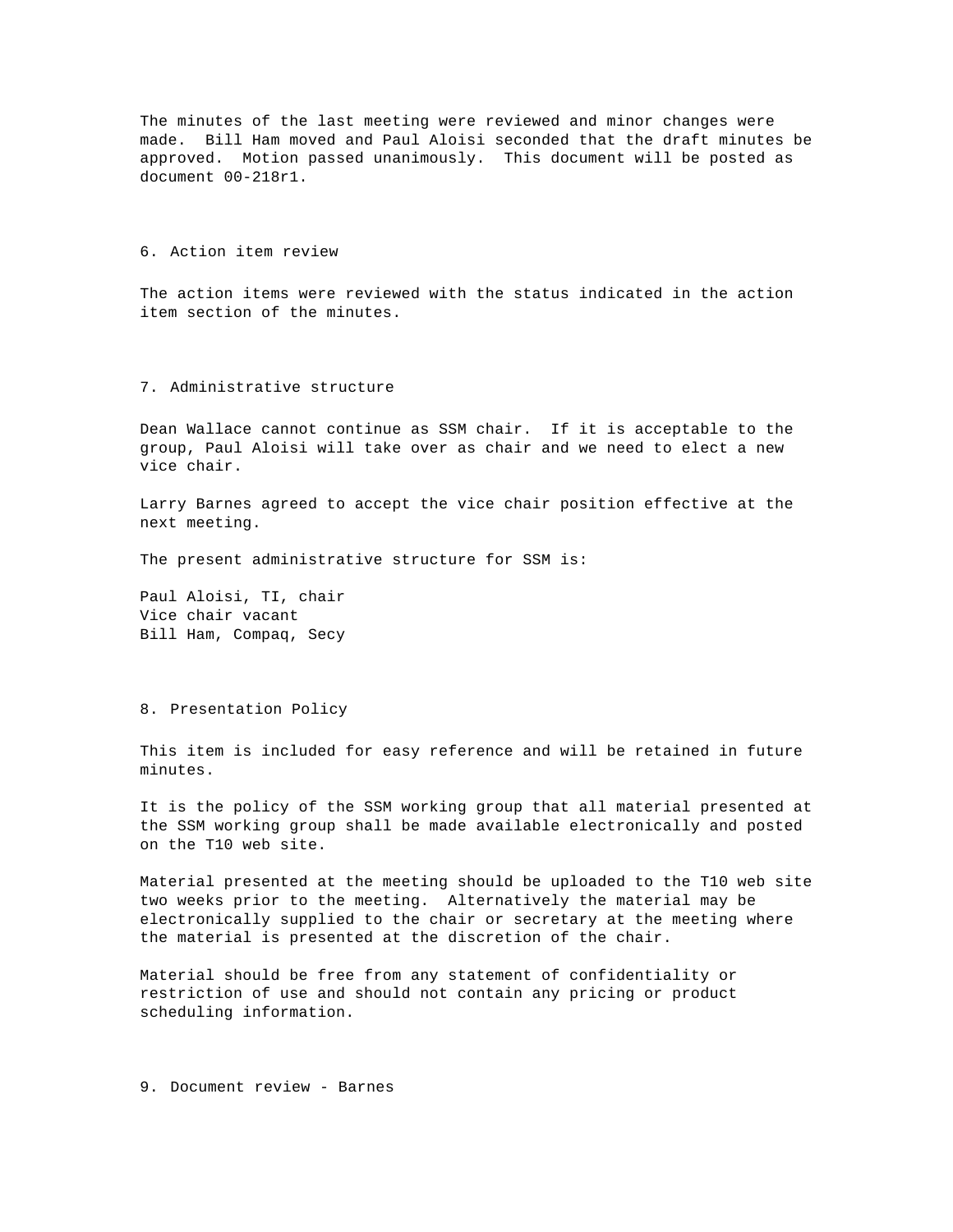Larry Barnes conducted a detailed review of rev 02 of the SSM document. The revised document will be created as rev 03.

10. Presentations

10.1 Cable media model creation methodology, Jie Fan, Madison cable

Jie presented details of a cooperative effort between Madison and Seagate to compare the two model creation methods: (1) parameter extraction from the physical geometry and (2) RLGC matrix based on measured cable performance.

The results of this effort, which will involve testing at both companies, will be presented to the SSM group. The report is expected at the November 2000 meeting.

10.2 Modeling of twisted flat cable assemblies - Umesh Chandra, Seagate

Umesh showed some results at the last meeting from attempts to simulate a twisted flat construction used in a complete SCSI segment. This presentation at this meeting was intended to further explore this subject but was not actually presented due to Umesh having to leave early.

10.3 Twisted flat modeling (transition region) - Bob Gannon, JPM

Bob continued his discussion of using the Ansoft tool for twisted flat to flat using an IDC connector. At the last meeting the choice for modeling sections were determined to be non-optimal. In the revised attempts concentration was on the flat wire to twisted wire parts. This assumes that there is an abrupt transition between the flat and twisted.

One notable effect was imbalance in some outputs. This was probably due to having different loads on the driving sources in the model and should be easily fixed.

Since much of the work for the flat media and twisted planar media has already been done as a result of this transition modeling effort. Greg Vaupotic agreed to "write descriptions showing how to electromagnetically model flat (planar) cable, both twist section and flat section. He will list known concerns for group resolution."

At this point the basic modeling process for the flat to twisted transition region has been completed except for final verification. The next step will be to address the PC board to connector transition.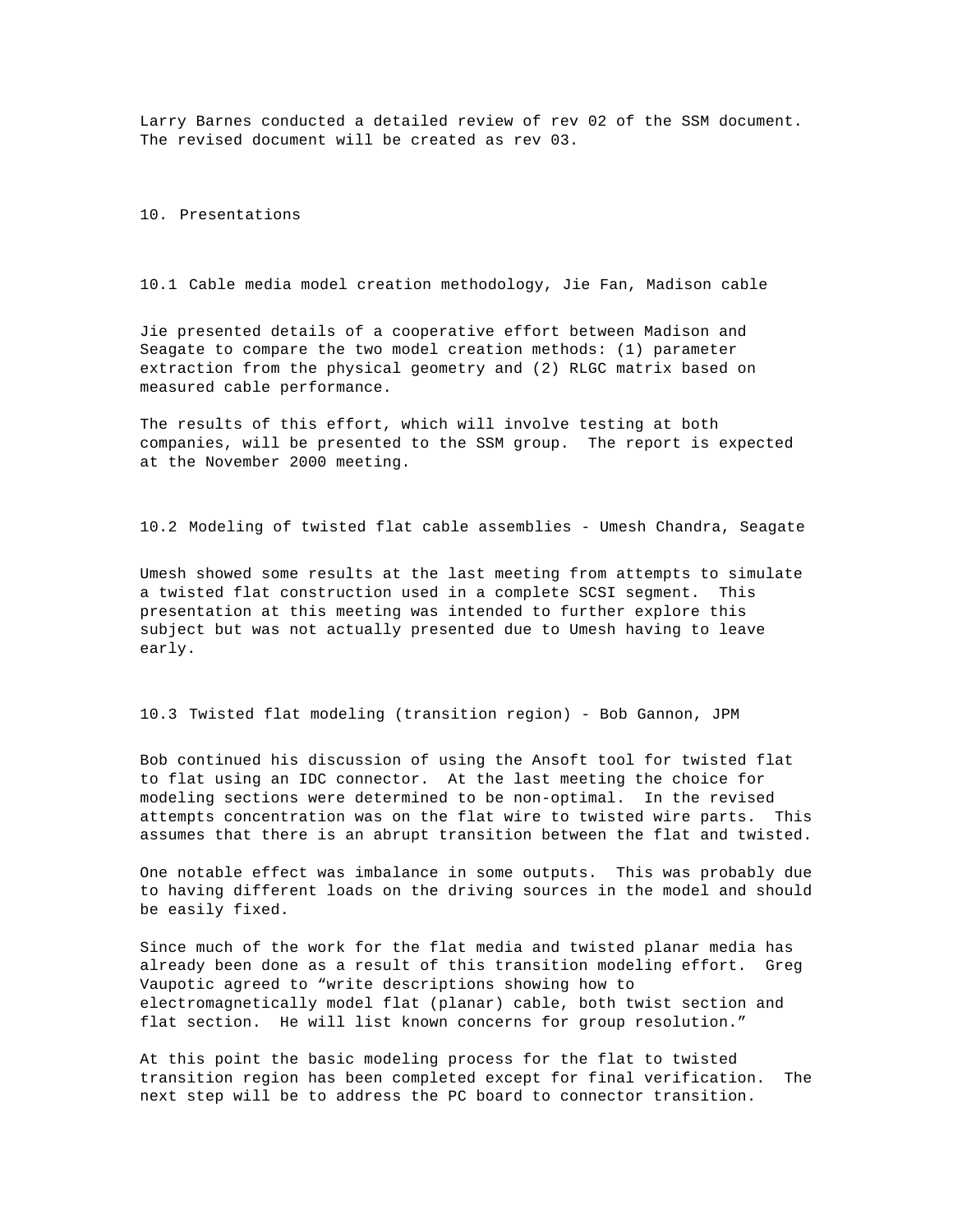Bob still needs to supply input for the document for the transition region.

There is still no proposal concerning how to approach the round cable to connector transition region.

10.4 Periodic Structures in transmission lines, Larry Barnes, LSI Logic

Larry presented the same information as presented in the PIP meeting. This information will be uploaded to the T10 web site.

10.5 Fourier Spectrum for SCSI, Larry Barnes, LSI Logic

Larry has a presentation that quantifies the spectral intensity of the Fourier Components.

The power spectrum thru the  $7<sup>th</sup>$  harmonic contains most of the energy.

## 11. Matrix development for SSM

The following summarizes the present position for the SSM matrix. This matrix is a concise description of the methodology to be used for the respective areas of the point to point SCSI bus segment. Several of the areas were significantly modified at this meeting. Note that the multidrop areas have not yet been identified.

This section contains some repeated information from the last minutes as it continues to be relevant and current.

11.1 Transceiver chips: owner, Dean Wallace (reaffirmed)

Interface is at packaging pins Model types: Behavioral only (because it is the only transportable type) Data patterns: TBD ISI compensation: required but not presently believed compatible with IBIS capability – this means that IBIS will have to be enhanced. Single line required - cross talk from non SCSI sources not considered in the model, SCSI line cross talk is not significant within the transceiver. Therefore multiline models are not required for transceivers. (Possible risk with some package types.)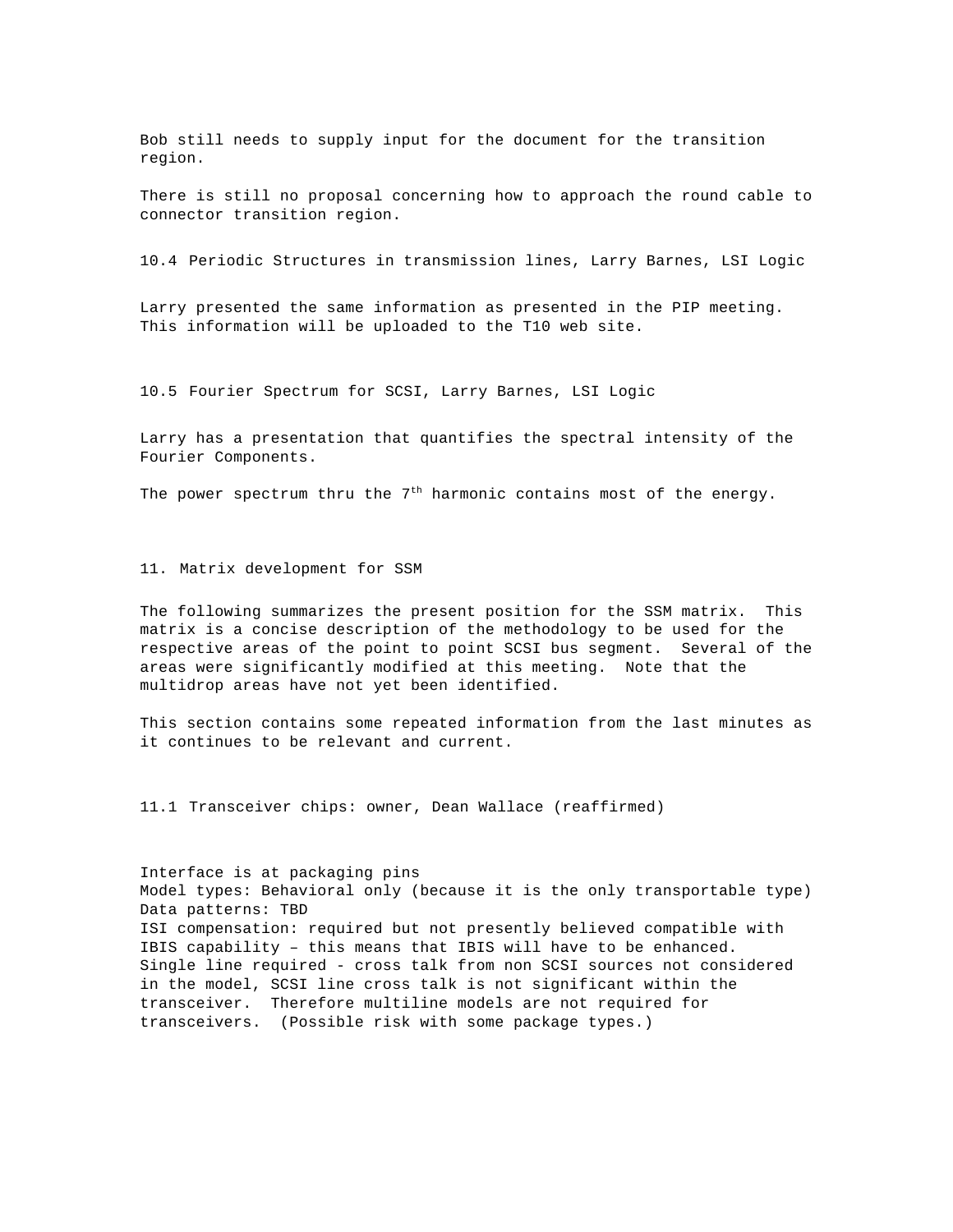11.2 Bus segment termination: owner, Paul Aloisi / Don Getty

No new content information.

Interface is at package pins Model types: Either circuit or behavioral Terminator type: multimode Single line only

11.3 Host bus adapter / target board (transceiver board): owners, Lee Hearn / Matt Schumacher

Interface is at transceiver board connectors used for the SCSI link (at the board side of the connector - not including the connector), transceiver chip pins, terminator chip pins, unused connectors are part of the board Model types: Circuit PCB construction: edge, broadside, dielectric type / thickness, vias, pads, discontinuities Single line, multiline

11.4 Mated connectors: owner, Martin Ogbuokiri

No new content information.

Interface is at transceiver board and the beginning of the cable assembly transition region Model types: Circuit Connector types: VHDCI, SCA-2, HD68 Mounting style: thru hole, SMT, single line, multiline

Connector models are in place at the Molex web site and pointers are now in place on the T10 site.

11.5 Transition regions: owners, Bob Gannon, Greg Vaupotic

Interfaces are at the connector termination and the uniform media Model types: circuit Construction types: twisted flat, round fanout, laminated round, IDC flat? Single line multi-line

A start was made in this area – see Bob Gannon presentation above.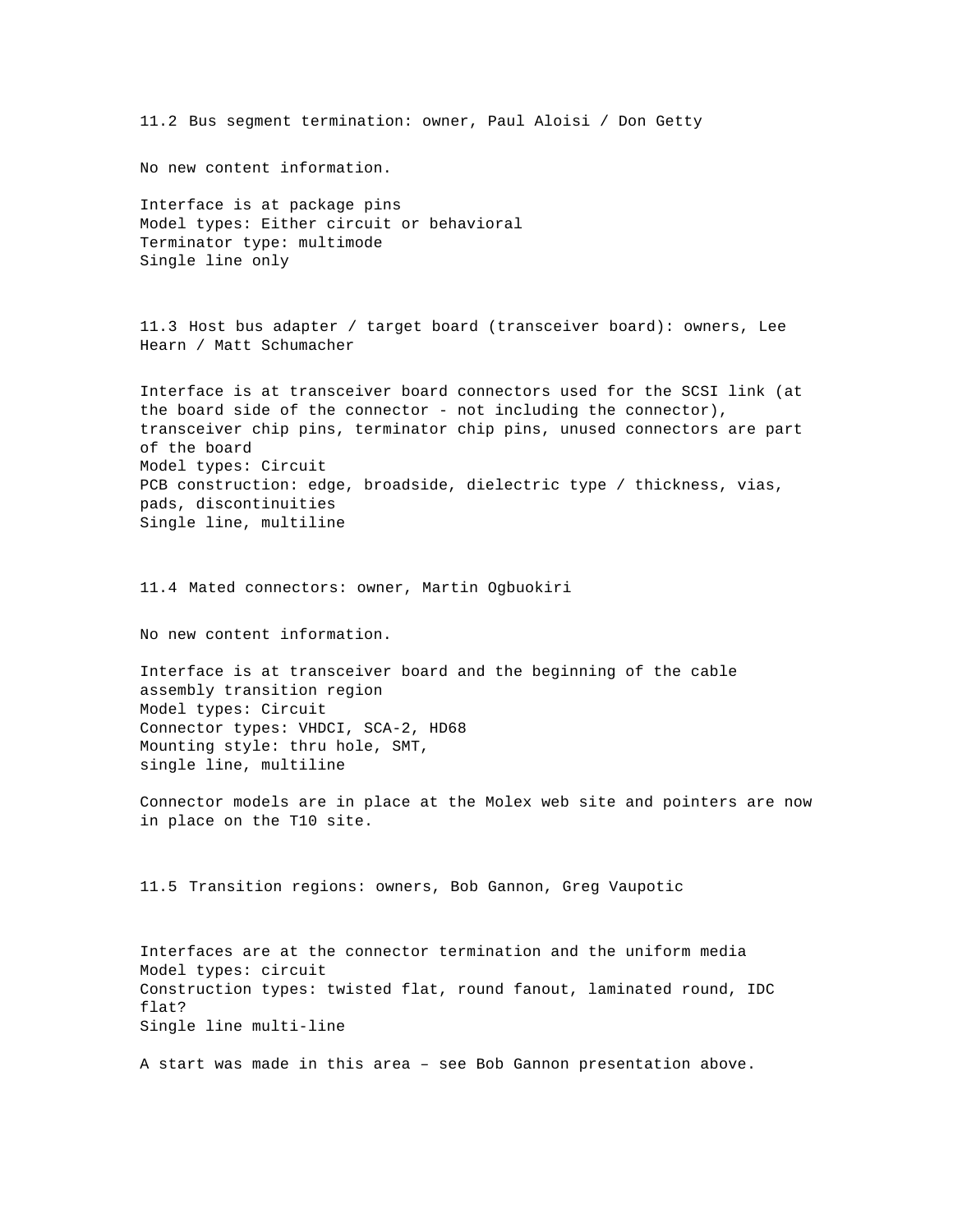11.6 Uniform cable media: owner, Jie Fan, Zane Daggett, Greg Vaupotic Interfaces are at the beginning of the cable assembly transition region on either end. Model types: circuit Cable types: flat, round shielded, round unshielded twisted flat? Single line, multiline

11.7 Backplane: owner, Larry Barnes

Interfaces: connectors mounted on the backplane, directly mounted components, (this subject is still not settled) Model types: circuit PCB construction: edge, broadside, dielectric type / thickness, vias, pads, discontinuities Single line, multiline

Issue: how to handle the unmated connectors on the backplane. Two sub issues: (1)lack of existence of unmated connector models and (2) convergence of the simulation with dangling open circuits. The latter can be handled by adding a high value resistance to the open circuit to "fool" the simulator.

Action item: Larry Barnes to supply component definition and a graphical representation for the backplane (should not contradict the transceiver board if possible)

11.8 Cable assemblies, owner TBD

Interfaces: connectors Model types: circuit (possible combination of circuit and behavioral) Constructions: point to point, multidrop

12. Simulation integration strategy

Determine the goal of the simulation (examples: validate the basic behavior of a new component in a system, troubleshooting guidance, qualification of the signal integrity in a specific configuration, characterization of the expected EMI performance)

Determine the specific characteristics that are sought (example: ??)

Define the topology

Define the collection of components

Obtain the models for all the components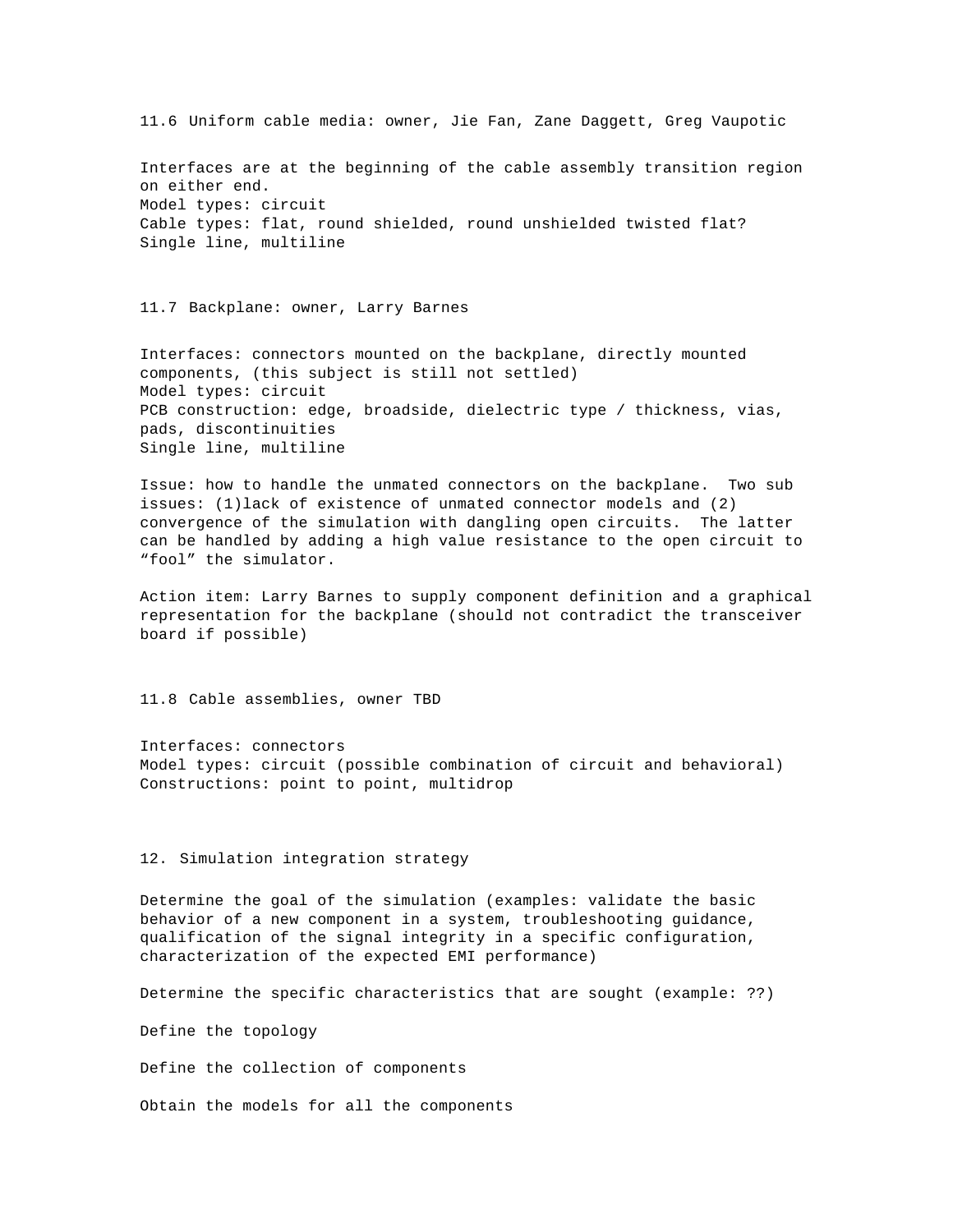…………subject discussion truncated – will continue next meeting.

13. System configurations

Not discussed but reaffirmed as needed for the document

14. Data patterns, Dean Wallace

[Retained from the last minutes until transferred into the SSM document]

A preliminary discussion of the issues involving data patterns was held. The following resulted:

Data patterns need to consider the following properties:

- Intersymbol interference effects on single lines
- Cross talk from other SCSI lines
- driver release effects (driven to hi Z)
- Residual jitter (clock like patterns)
- Word patterns as well as individual patterns
- SSO
- Worst case digital patterns
- Sinusoidal patterns
- Resonance sensitivity

A spirited discussion concerning how to deal with receivers that modify the input signal (either adaptively or not) was held. Is this part of the signal path or not?

A more general concept of data pattern is possible with simulation because the inputs can be selected in the model. For example, skew from line to line and skew within the same line can be introduced. This latter was not considered in any detail but promises to be a significant benefit of modeling.

### 15. Data rate, Dean Wallace

[Retained from the last minutes until transferred into the SSM document]

Data transfer rates in SCSI are determined by more than the highest frequency content of the signals. Specifically, single transition, double transition, width, specific protocol variant and adaptive filtering affect the data rate. Therefore one must be careful in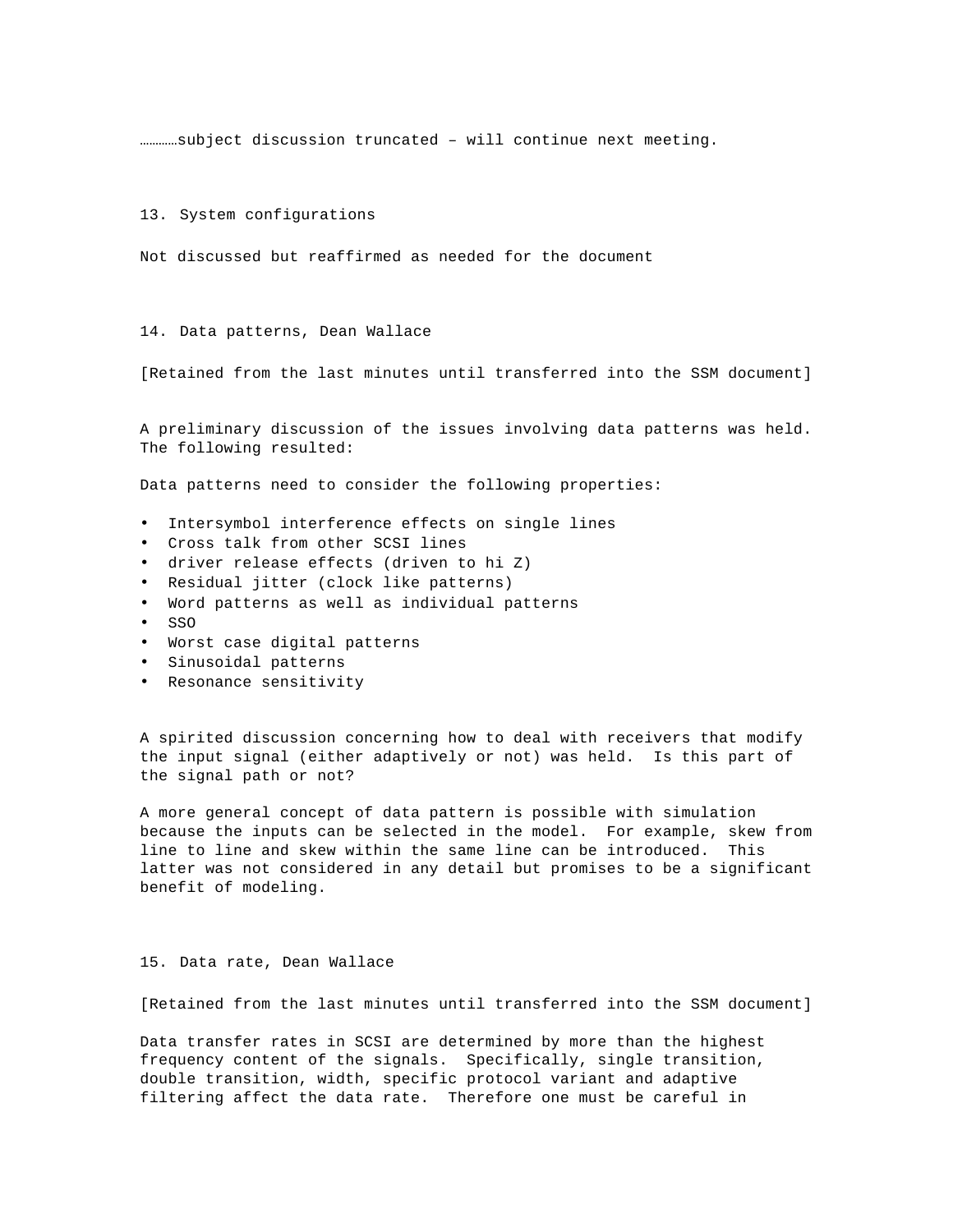simulation to ensure that the relationship between the analog signals and the application is understood.

The following table will be added to the document that shows some of the relationships:

| SCSI variant  | REO/ACK<br>maximum<br>frequency<br>(MHz) | Data line<br>maximum<br>frequency<br>(MHz) | Minimum rise /<br>fall time (ns)<br>$(20 - 80\%)$ | Maximum launch<br>amplitude |
|---------------|------------------------------------------|--------------------------------------------|---------------------------------------------------|-----------------------------|
| SCSI-1 SE     | async - NA                               | NA                                         | NA                                                | 5.25V                       |
| SCSI-2 SE     | 5 MHz                                    | $2.5$ MHz                                  | NA                                                | 5.25V                       |
| SPI-1 SE      | $10$ MHz                                 | 5 MHz                                      | $5$ ns                                            | 5.25v                       |
| Ultra SE      | 20 MHz                                   | $10$ MHz                                   | $5$ ns                                            | 3.7v                        |
| Ultra2 LVD    | 40 MHz                                   | 20 MHz                                     | 1 ns                                              | 2.2 V DFpp                  |
| Ultra 160 LVD | 40 MHz                                   | 40 MHz                                     | 1 ns                                              | 2.2 V DFpp                  |
| Ultra 320 LVD | 80 MHz                                   | 80 MHz                                     | 1 <sub>ns</sub>                                   | 2.2 V DFpp                  |
| Ultra 640 LVD | $160$ MHz                                | 160 MHz                                    | ???                                               | ???                         |

16. Definitions:

A comprehensive set of definitions has been created in the draft document. Definitions from IEEE standard dictionary are used if available.

17. Tools:

Not discussed at this meeting

18. New business

18.1 Press release for the SSM project.

A "press release" was designed for NCITS publication that clearly announces the intent and existence of a web site that is capable of providing links to SCSI component models.

19. Next meetings

Scheduled meetings: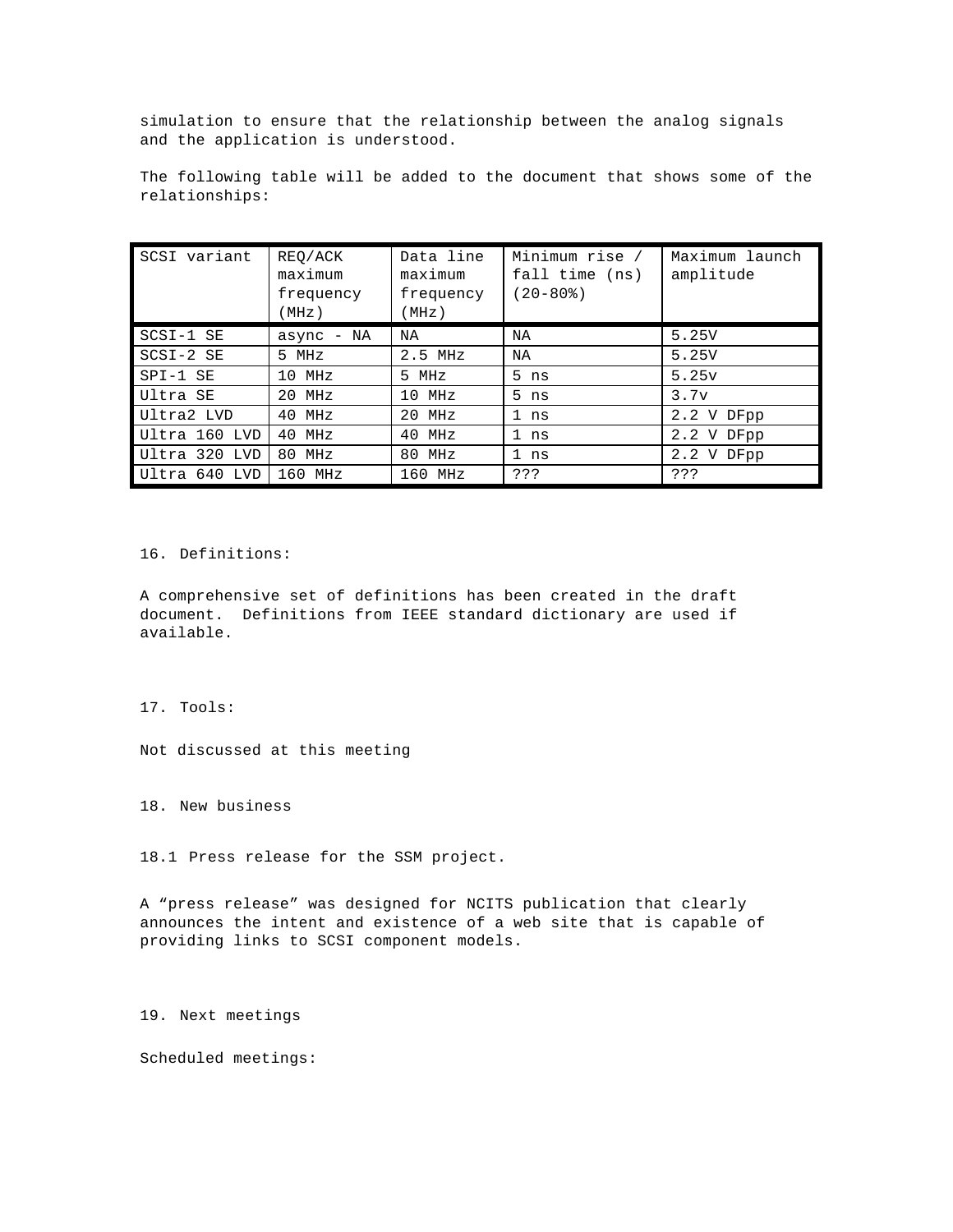October 11-12, 2000, 1:30PM to 6PM 10/11, 9AM to 6:00PM 10/12, Santa Cruz, CA (Seagate)

Requested meetings:

December 13-14, 2000, 1:30PM to 6PM 12/13, 9AM to 6:00PM 12/14, Manchester, NH (Hitachi)

February 21-22, 1:30PM to 6 PM 02/21 9AM to 6:00PM 02/22, Worcester, MA (Madison Cable)

20. Action Items:

20.1 Action items from previous meetings

Status as of the August 15-16, 2000 meeting is shown.

Larry Barnes will hatch a BIRD at IBIS to incorporate ISI compensation as defined by SPI-4 when SPI-4 stabilizes. Status: transformed from old action item - on hold pending SPI-4 resolution -- carried over

Action item: Bruce Manildi to provide access information for the Seagate transceiver models to the web site. Status: IBIS models are not intended to be made available at this time due to concern about the accuracy of the model in its present state – a simplified interactive HSPICE model will be supplied via some mechanism to be determined - this approach does not conform to the requirements for the T10 web site - carried over

Larry Lamers to provide access information for the Adaptec transceiver models to the web site. Status: IBIS models now exist but there is reluctance within Adaptec to release the models to the T10 web site because of concern about the IP contained in the model, Adaptec intends to provide appropriate models after due internal consideration within Adaptec -- carried over

Larry Barnes to provide access information for the LSI transceiver models to the web site. Status: doneilable on the T10 web site.

Jie Fan, Madison Cable to provide a cable media model to the web site. Status: model is done and will be made available in HSPICE form – awaiting Madison web page reconstruction - carried over

Larry Barnes to supply component definition and a graphical representation for the backplane (should not contradict the transceiver board if possible)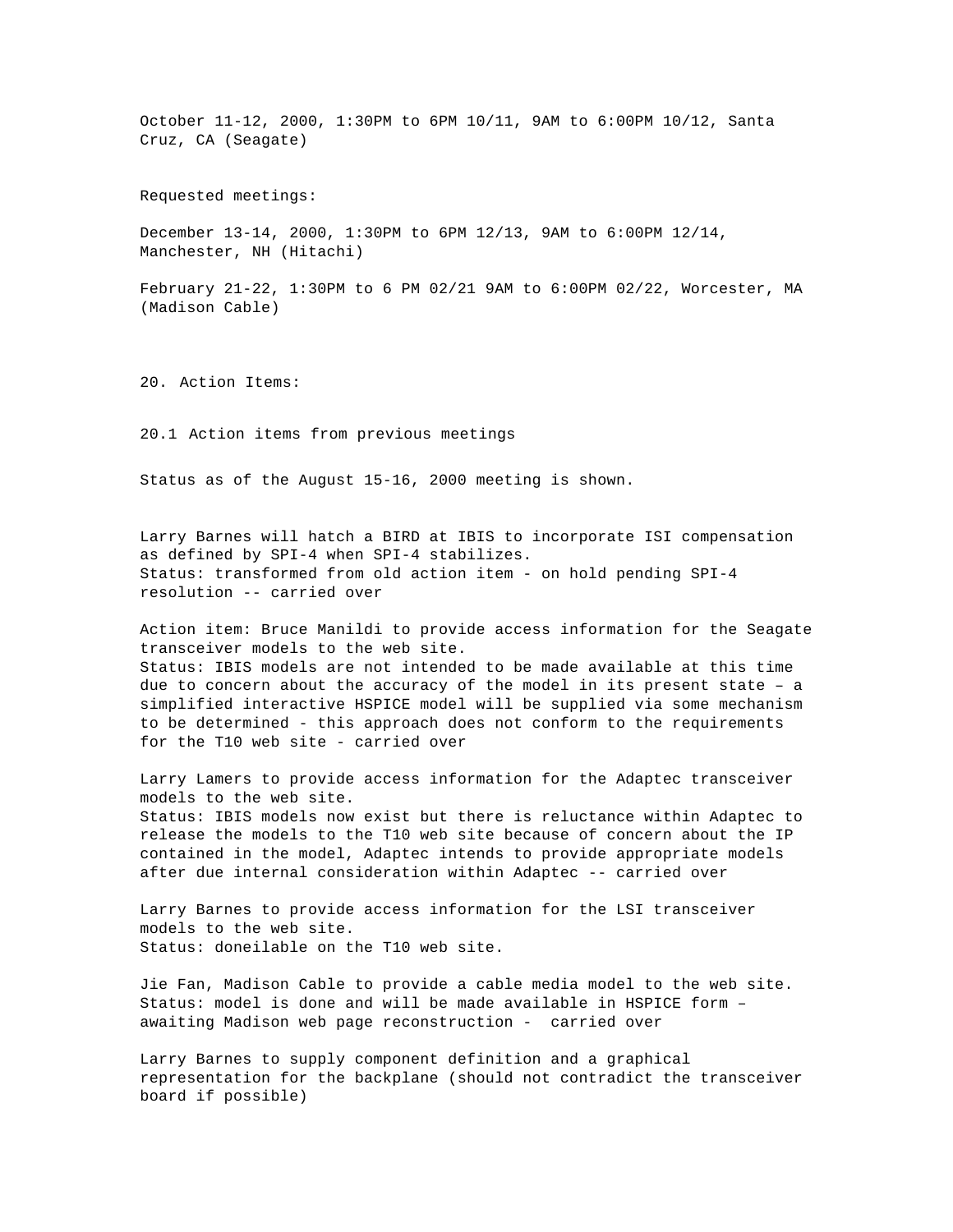Status: done

Bob Gannon to produce matrix of transition regions and issues with each. Status: partially done

Larry Barnes to provide information and techniques to allow generation of an IBIS model. This information will take the form of a section in the SSM document and is expected to be used by SSM folks in creating their transceiver models. This will be part of a rev of the SSM document and is expected to be placed on the T10 web site before the end of May 2000. Status: done

Dean Wallace to direct an action item to address the methodology for incorporating ISI precompensation into an IBIS model. Status: carried over

Clint Heiser, Hitachi, to provide cable media models to the SSM web site (per last meeting minutes). Status: carried over

Section owners are to create basic material and submit to Larry Barnes before the next meeting. Status: the following supplied info: Paul Aloisi, Greg Vaupotic, Bob Gannon, others made no progress

Martin will put the connector IBIS model on the T10 web site. Status: carried over

Paul A to send emails to all folks with open action items on Tuesday of each week (until the action item is completed). Status: ongoing

Paul Aloisi to contact J. Lohmeyer to determine why the pointer to Don Getty (TI stuff) as provided by Paul Aloisi months ago is not on the T10 modeling web site. Status: done and the pointer is now on the site.

Larry Barnes to put rev0 of SMM on the T10 web site Status: done and rev 02 is the latest on the site

Paul Aloisi to put the subject of the IBIS connector model on the agenda for the August meeting Status: done

Paul Aloisi to provide the assumptions used to create the system budget for the SPI-3 and SPI-4. Status: done 99-196r0 and 00-239r0

Larry Barnes to take the material in the SPI-3 and SPI-4 document relating to the signal budget and figure out how to incorporate into the SSM document Status: carried over